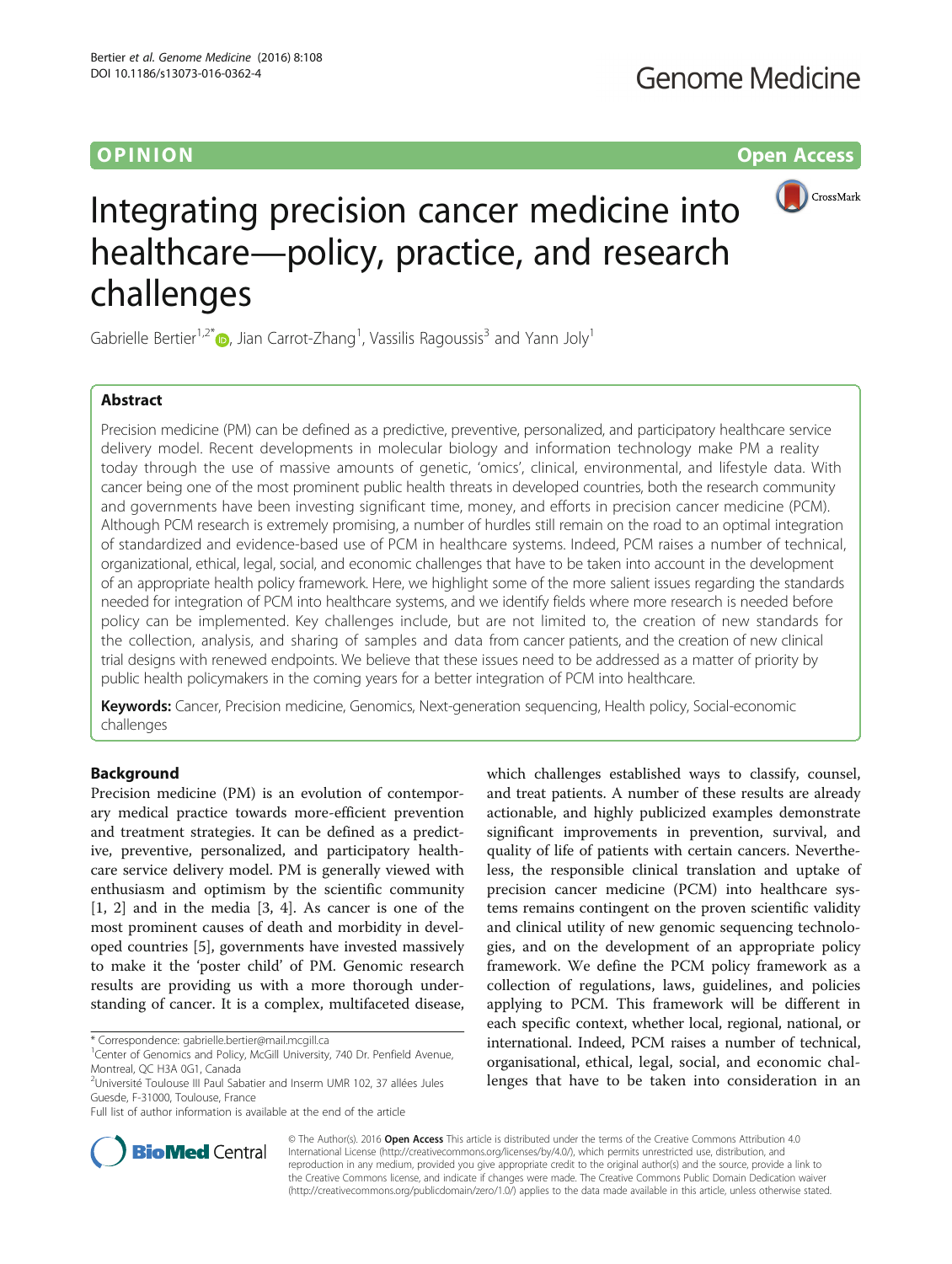anticipatory manner to ensure the smooth integration of PCM into the healthcare system.

Here, we discuss key challenges and opportunities regarding the development of a healthcare policy framework for PCM. After describing the current contribution of genomics to PCM, in prevention, classification, and treatment, we highlight a few areas where there is a clear need for new standards. These include genomic data production, analysis, and sharing, as well as clinical trial design and cost assessment of personalized therapies. Finally, we identify a number of fields where more research is needed before policy can be implemented.

# The contribution of genomics to PCM practice

In this section, we highlight how recent genomic research results have already started to impact the practice of medicine, both in cancer prevention and treatment, as summarized in Table 1. Nevertheless, a number of challenges remain, which are also summarized.

# Cancer prevention

Genetic testing has already been integrated into routine cancer primary prevention (for example, risk reduction) as well as secondary prevention (for example, screening and early detection) strategies. One clear example is screening in the BRCA1/BRCA2 genes followed by adapted preventive measures (intensified mammography or removal surgery), which have been shown to significantly reduce breast cancer-associated risks among BRCA1/2 mutation carriers [[6, 7](#page-9-0)]. More and more riskprediction models, such as BOADICEA (Breast and Ovarian Analysis of Disease Incidence and Carrier Estimation Algorithm), BRCAPRO, and IBIS (International Breast Cancer Intervention Study), consider genetic status (in BRCA1/2 and in other common germline variants associated with a small increase in risk [[8, 9\]](#page-9-0)) along with other information, including age, ethnicity, family history, lifestyle, and environmental factors, to assess the risk of an individual developing breast cancer [\[10](#page-9-0)]. Public health measures have been taken to create stratified prevention and screening programs based on these more precise individual risk calculations [\[11\]](#page-9-0). The use of nextgeneration sequencing (NGS) technologies, which are

more rapid and high-throughput than traditional Sanger sequencing, could allow for the genetic testing of mutations in all cancer-susceptibility genes for a large population of individuals, regardless of their family history of cancer [[12\]](#page-9-0). Thanks to the drastic fall in costs of NGS technologies [\[13\]](#page-9-0), population-based genetic testing using NGS might soon allow for a more systematic identification of cancer-susceptibility mutation carriers at an acceptable cost for the healthcare system.

Another promising avenue to reduce cancer burden is to enable the detection of cancer cells at the earliest possible time. Recently, sizable research efforts have been dedicated to the field of 'liquid biopsies'—the detection of small amounts of circulating tumor DNA in the blood of patients—before tumors are visible though imaging [[14](#page-9-0)–[16](#page-9-0)]. Although the accuracy of detecting cancerrelated events in liquid biopsies requires further improvement, the concept of cancer early detection and treatment outcome prediction from a simple blood test has prompted significant hope for many cancer patients and interest from the private sector; Illumina has recently launched a spinoff company, GRAIL [\[17\]](#page-9-0), that aims to market a simple blood test for early detection of cancer in asymptomatic patients.

# Tumor classification

The increased use of NGS in research has enabled the development of new strategies to classify tumors according to their mutation status or other biochemical features, rather than their histology or tissue of origin. For instance, a recent study showed that the sequencing of a panel of genes related to brain tumors can be used in routine neuropathology diagnostics and enables the identification of glioma molecular subgroups [[18\]](#page-9-0). Another study identified potential drug targets in 85 % of the samples the authors analyzed (169 of 200) by using gene panel sequencing on samples where the site of the primary tumor was unknown [\[19](#page-9-0)]. Some of these molecular findings are being included in new guidelines, such as the recent World Health Organization classification of tumors of the central nervous system [[20\]](#page-9-0), which includes a number of molecular markers.

Table 1 The contribution of genomic information to precision cancer medicine

| The contribution of genomic information to<br>precision cancer medicine                                                                                                                      | Typical example(s)                                                                                                                                          |
|----------------------------------------------------------------------------------------------------------------------------------------------------------------------------------------------|-------------------------------------------------------------------------------------------------------------------------------------------------------------|
| Cancer risk reduction<br>Genetic testing of BRCA1/BRCA2 in hereditary breast cancer and ovarian cancer;<br>MSH2/MSH6/MLH in hereditary nonpolyposis colorectal cancer; RB1 in retinoblastoma |                                                                                                                                                             |
| Early detection                                                                                                                                                                              | Liquid biopsies                                                                                                                                             |
| Accurate diagnosis                                                                                                                                                                           | Using molecular markers in tumor classification                                                                                                             |
| Targeted therapy                                                                                                                                                                             | EGFR inhibitors to treat EGFR mutation carriers; BRAF inhibitors to treat BRAF V600E<br>carriers; Tyrosine-kinase inhibitor to treat BCR-ABL fusion protein |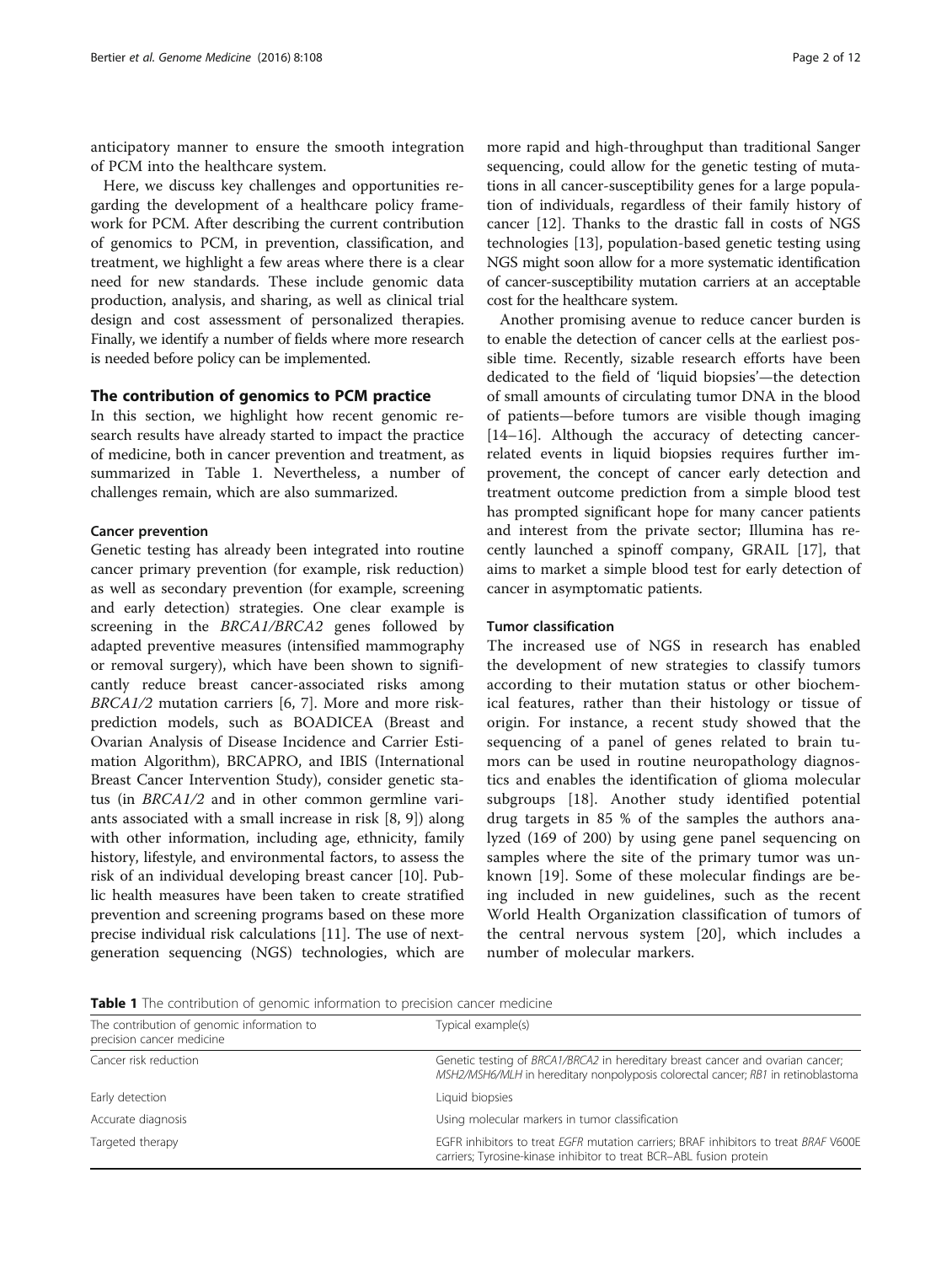# **Treatment**

The use of treatment options that specifically target genomic alterations found in tumors has fundamentally changed the field of cancer therapeutics. Indeed, these 'targeted therapies' act on specific mutations identified as 'drivers' of cancer progression (for example, erlotinib and gefitinib inhibiting tumors with EGFR mutations in lung cancer; vemurafenib and dabrafenib inhibiting BRAF mutations in melanoma; imatinib and dasatinib targeting BCR-ABL translocations in chronic myeloid leukemia; or olaparib inhibiting BRCA1/BRCA2/PALB2 in ovarian cancer). These have already clearly benefited patients, with improved treatment efficiency and reduced toxicity in non-tumor cells [\[21\]](#page-9-0) as compared with traditional chemotherapy and radiotherapy. Another research field that is generating significant hope to improve our capacity to treat cancer is that of immune therapy. Indeed, many newly developed targeted therapies based on immune checkpoint-inhibiting processes can induce immune response and rapid tumor regression as a result of a decrease in immunosuppression [[22](#page-9-0)–[24](#page-9-0)]. Combining targeted therapy with immunotherapy is an extremely promising strategy to improve clinical outcomes for cancer patients [\[25](#page-9-0)–[28](#page-9-0)].

# Challenges ahead

Still, to date, there are fewer than 30 approved pharmacogenomic drugs for cancer [\[29\]](#page-9-0), which benefit a relatively low number of patients. Their efficiency has been limited, notably owing to intra-tumor heterogeneity [\[30](#page-9-0), [31](#page-9-0)] and the development of resistance mechanisms which remain poorly understood [[30](#page-9-0), [32\]](#page-10-0). Even though the technologies are becoming more accurate and cheaper by the month, the turnaround time from obtaining genomic material, to accurate diagnosis, and to effective drug prescription still needs to be shortened. A recent project using whole-genome sequencing (WGS) showed that the median time from collecting a patient biopsy to delivering the personalized cancer treatment report was 58 days, still considerably above the 10- to 14-day delay that most patients and physicians would find acceptable [\[33](#page-10-0)].

In addition, the impressive advancements [\[34\]](#page-10-0) and frustrating hurdles associated with the use of genomics in the field of oncology should not allow us forget that, to truly deliver individualized cancer solutions, we will also need to achieve a better understanding of the contribution of patients' environmental, lifestyle, and psychological factors to cancer development and progression.

# Existing standards challenged, new standards needed

To date, genomic information is collected from a minority of cancer patients, usually in the context of clinical research rather than standard-of-care procedures. However, the situation is evolving rapidly, and the penetration of NGS technologies in the clinical realm has prompted the development of new laboratory guidelines and standards for NGS data production, analysis, and sharing. These efforts have been made by a variety of groups and institutions around the world, which resulted in the publication of numerous partially overlapping guidelines, some extremely general [\[35\]](#page-10-0) and others focusing on specific diseases, or specific steps in the process, such as the return of results to patients and clinicians [[36](#page-10-0), [37](#page-10-0)], or the development of specific bioinformatics pipelines for NGS data analysis [[38\]](#page-10-0).

In 2014, Bennett and Farah [\[31\]](#page-9-0) had already identified more than 15 guidelines applicable to the field of oncology, and more have been published since, such as the European guidelines for clinical NGS [\[39](#page-10-0)]. More recently, Nicol and colleagues [[40](#page-10-0)] have eloquently referred to the precision medicine regulatory landscape as a 'soup'. In addition to the publication of new guidelines, important implementation initiatives have been undertaken in the field of genomics. Two such notable initiatives taking place in the USA are the National Human Genome Research Institute's Implementing Genomics in Practice (IGNITE) project [\[41\]](#page-10-0), and the National Academies of Sciences, Engineering and Medicine's roundtable on translating genomic-based research for health, which recently published a workshop summary on applying an implementation science approach to genomic medicine [[42](#page-10-0)]. This is of key importance to ensure that guidelines, once published, are actually followed by clinicians and the PCM medical community at large [[43](#page-10-0)–[45\]](#page-10-0). Aside from the clear need for more international and inter-sectorial collaboration in this field to avoid policy redundancy and misalignment, and to ensure efficient implementation, here we highlight significant issues that are specific to PCM. These issues relate to the production, analysis, interpretation, and sharing of cancer patient samples and data, as well as to the need for new clinical trial designs, renewed clinical endpoints, and ethical, legal, and social norms.

#### Next-generation sequencing clinical data production

Tumor samples extracted from patients can suffer from low quantity, quality, and purity of tumor cells. Formalin-fixed paraffin-embedded (FFPE) samples are the current gold standard, and most commonly used in clinical laboratories because they can be easily archived and offer a good accuracy for cell morphology-based diagnostics. However, FFPE-derived DNA is usually highly degraded and contaminated by proteins. This low DNA and RNA quality and high DNA fragmentation rate yields a high sequencing error rate. Fresh-frozen samples, by contrast, generally ensure access to the best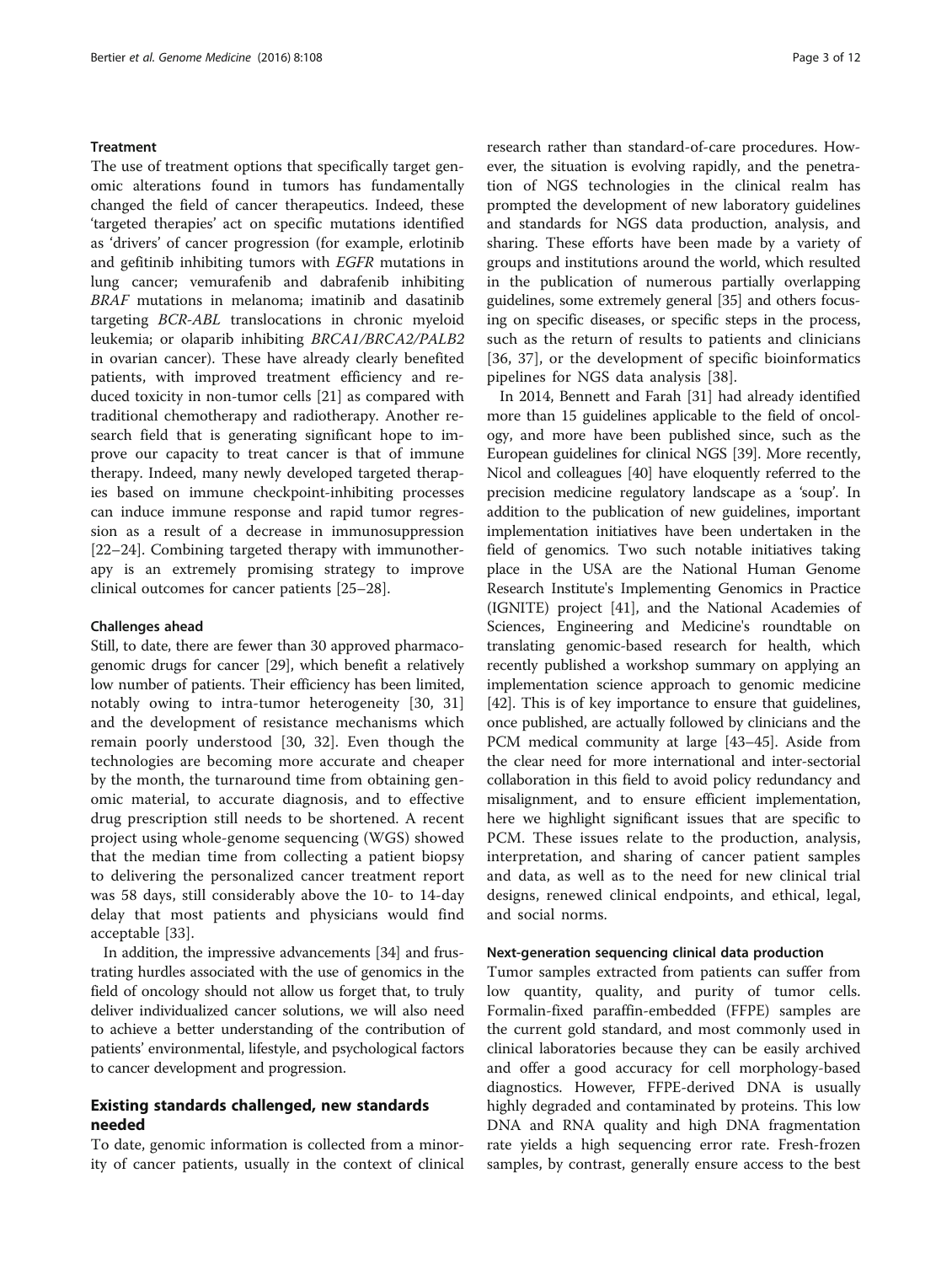quantity and quality of tumor DNA, and therefore have certain advantages over FFPE samples in detecting cancer-driving events. However, fresh-frozen samples are currently not widely used in routine clinical molecular analysis, and are not always available for all cancer patients. Tumor DNA can also be extracted from diagnostic biopsies, but this approach is limited because the size of biopsies performed for diagnosis purposes is usually kept to a minimum [[46](#page-10-0)].

Considering the usefulness of obtaining tumor genomic information for cancer diagnosis, prognosis, and treatment, important steps have to be taken to enable the development of renewed standards for state-of-the-art molecular-pathology procedures. This can be achieved by reforming practices of surgeries and pathology laboratories in order to ensure that tissue extraction, preparation, and storage methods are geared towards maximum preservation of DNA (or other molecular features, such as RNA and the methylome) rather than cell morphology, while ensuring maximum safety for patients. However, changing practices and standards in a specialty service takes time, and relies on the commitment of all stakeholders involved in the sample preparation process, from surgeons to pathologists to laboratory technicians. In addition, although guidelines can be issued by professional societies or other government institutions, their implementation has to be adapted for each local laboratory.

After sample collection, steps should be taken at the level of DNA extraction, library preparation, and sequencing experiment design to extract enough high-quality material to perform molecular testing. Significant research efforts have been dedicated to determining how to counteract the effect of low DNA quantity by using a higher sequencing depth. Just how much coverage is enough to ensure maximum sensitivity and specificity of mutation detection is still a matter of debate, and clinical standards should be developed.

# Next-generation sequencing data analysis

Once the sequencing data are collected, and before data interpretation can take place, additional steps have to be taken to estimate tumor purity and to evaluate the amount of contamination by non-tumoral DNA. Bioinformatics pipelines should be adjusted to counter this effect and accurately call somatic variants present in the tumor. Once again, research efforts have been made to establish a computational platform for clinical analysis of sequencing data from FFPE samples [[47](#page-10-0)]. However, formal clinical standards are still needed.

As mentioned above, another hurdle that has to be overcome is tumor heterogeneity. Mutations that are present in subclones within the tumor population, in a low allelic fraction, are difficult to identify [\[48](#page-10-0)]. However,

their substantial role in generating resistance mechanisms makes them a key element in treatment decisions. Indeed, precision therapies that target and eliminate the major clone also change the tumor environment and provide space for the expansion of minor clones. The accuracy of detecting subclonal mutations partly relies on the computational pipeline used, and several studies have focused on comparing the performances of different variant-calling algorithms [\[49](#page-10-0)–[51](#page-10-0)]. However, no rigorous computational tool has been validated for clinical genetic testing in cancer.

There is a clear need to test the performance of bioinformatics software and pipelines for the clinical analysis and clinical interpretation of NGS data and to have them approved by regulatory bodies such as the US Food and Drug Administration (FDA), its sister agency the Centers for Disease Control and Prevention (CDC), or the European Medicines Agency (EMA) [[52\]](#page-10-0). Considering that current practices are highly divergent, as highlighted by the Children's Leadership Award for the Reliable Interpretation and Appropriate Transmission of Your Genomic Information (CLARITY) challenge [[53](#page-10-0)] and, more recently, by the Clinical Sequencing Exploratory Research (CSER) consortium [[54\]](#page-10-0), these institutions have launched initiatives to develop or compare the performance of statistical models and bioinformatics tools fit for NGS data analysis, and the CDC recently published their recommendations [\[38\]](#page-10-0). However, those recommendations are focused on detecting germline mutations, which are an order of magnitude less complex and heterogeneous than somatic cancer mutations.

# Data interpretation and sharing

To make clinical sense of the cancer genome of an individual patient, in addition to using specialized bioinformatics tools to predict the functional effect of specific alterations, one has to compare it with thousands of other non-cancer and cancer genomes. A series of filtering steps have to be performed to identify the one or few mutations that are of interest among the thousands of alterations found in a patient's tumor, each relying on accessing comprehensive and curated databases. In the description below, we are taking the example of the attribution of a targeted treatment, but the same principles are used when looking for a prognosis, treatment sideeffect, or resistance biomarker.

When possible, mutations that are common in the general population, and therefore unlikely to have caused the cancer, should be excluded. To perform this step, one has to access large databases of population allele frequencies, such as the 1,000 genomes project [\[55](#page-10-0)], dbSNP [\[56\]](#page-10-0), the Exome Aggregation Consortium (ExAC) [[57\]](#page-10-0), and the Exome Variant Server [\[58](#page-10-0)]. Although these exist, they are incomplete, biased towards genomes of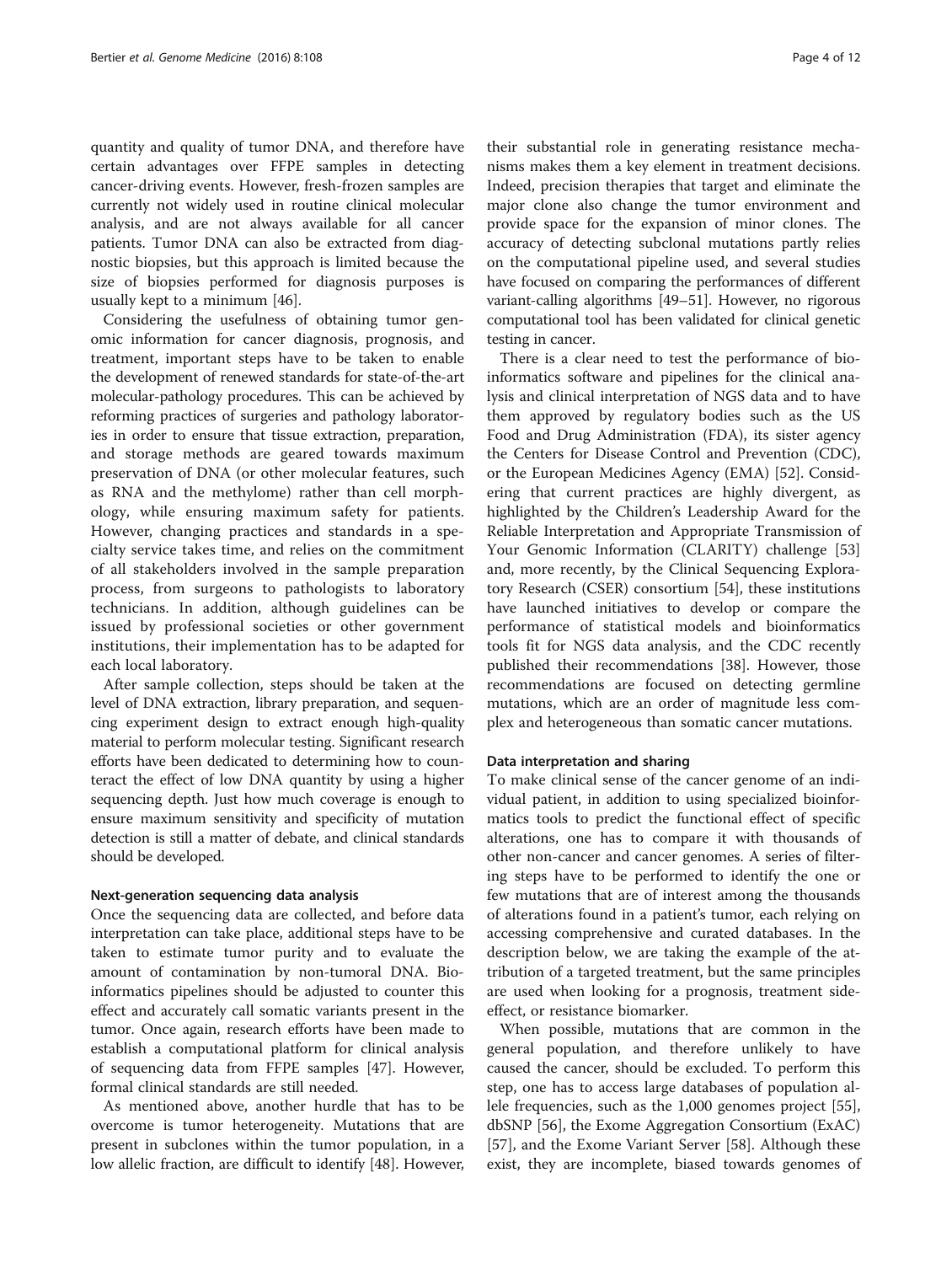European ancestry, and not well curated [[59](#page-10-0)–[61](#page-10-0)]. Furthermore, among the multiple potentially causal somatic mutations found in a tumor, one has to identify those that are driving oncogenesis, as opposed to 'passenger mutations' which have no effect on cancer development. This is usually attempted by searching for mutations already found to drive tumors in other cancer patients. These searches are performed in large-scale publically accessible databases such as the Catalogue of Somatic Mutations in Cancer (COSMIC) [[62\]](#page-10-0), the cBioPortal for Cancer Genomics [[63](#page-10-0)], the Therapeutically Applicable Research to Generate Effective Treatments (TARGET) [[64\]](#page-10-0), the Pediatric Cancer Genome Project [\[65\]](#page-10-0), or the 'My Cancer Genome' tool [\[66](#page-10-0)]. In addition, most clinical research laboratories use their own patient genome databases. Those can be difficult to share with the wider community if they contain specific patient information or if they were obtained in a strict clinical setting with no consent to share the data for research. This phenomenon has been particularly reported in the field of rare diseases [\[67](#page-10-0)], and the recent European Society of Human Genetics guideline specifically encourages clinical laboratories to share these locally accumulated data [[39\]](#page-10-0). Researchers can also apply for access to raw sequencing data created by two large-scale international cancer sequencing initiatives, namely The Cancer Genome Atlas (TCGA) [\[68](#page-10-0)] and the International Cancer Genome Consortium (ICGC) [\[69](#page-10-0)]. Nevertheless, those databases would be more valuable if they would systematically gather clinical and demographic data. The next evolution of the ICGC project, ICGCmed, promises to collect a much richer dataset to enable personalized medicine [[70](#page-10-0)]. Similarly, the Sharing Clinical Reports Project (SCRP) has been initiated by ClinVar and aims to collect the identification and clinical interpretation of BRCA1/2 variants. The Global Alliance for Genomics and Health (GA4GH) [\[71](#page-10-0)] also launched the BRCA challenge demonstration project [[72\]](#page-10-0), providing an efficient platform with all BRCA mutations collected from patients around the world, together with their phenotypic characteristics. Following this push from the research community for a more systematic sharing of all patient cancer genome data, the for-profit diagnostic company Ambry Genetics recently announced the publication of more than 10,000 whole exomes from cancer-diagnosed clients in the open access database AmbryShare [\[73](#page-10-0), [74](#page-10-0)]. To increase the pool of cancer exome data, and to push for a faster implementation of PCM, the company Strata Oncology has raised capital to offer free DNA sequencing to 100,000 US cancer patients [[75](#page-10-0)].

Once likely driver mutation(s) have been identified in the patient tumor genome, the next step is to find those that are 'actionable', or targetable by a therapeutic agent. If such an agent exists, and is manufactured, the decision

on whether and how to use it to treat the cancer patient depends on a number of factors. In the best-case scenario, the agent exists and has been approved by the local regulation agency for patients with the same characteristic (such as cancer type and stage, age, previous treatment course). Accessing approved drug databases is relatively straightforward, notably with the use of pharmGKB [[76](#page-10-0)], an online resource that provides a list of most, if not all, pharmacogenomics agents approved or under consideration by the FDA, EMA, and others, and containing a wealth of information on each agent. In a more likely scenario, the agent might have been approved to treat patients with a different cancer or age group (as often happens for pediatric patients, as significantly more trials are launched with adults as compared with children). In this case, the treating oncologist has to decide whether to provide the drug 'off label' to the patient or to add the patient to an existing clinical trial where he/she could also receive the drug and be monitored (providing funding is available). Oncologists make these decisions based on a set of criteria that can include existing formal or informal hospital policies, their knowledge of the clinical features of the patient, and the practice of their colleagues in the field. Once again, accessing the information about existing clinical trials requires the use of up-to-date and reliable databases. The US National Institutes of Health (NIH) maintains a relatively complete database freely accessible online [\[77\]](#page-10-0), which includes trials registered in the USA and around the world. Most clinicians rely on their professional networks to have access to information on existing trials, whether it is directly with agent manufacturers, pharmaceutical companies, or other clinicians. Another issue is that of accessing results of clinical trials, and sharing information on the positive or adverse reactions of patients to treatment regimens. There again, efficient and systematized reporting strategies have to be put in place so that clinicians and patients can take informed decisions on the course of care [[78](#page-10-0)].

Finally, data sharing is necessary to enable a more sustainable and reliable discovery and exploitation of biological links between compounds and diseases [[52\]](#page-10-0). The pharmaceutical industry is getting increasingly involved in this research. AstraZeneca, for example, announced early in 2016 that it would analyze the genomes of two million patients to help inform its drug discovery research and share the insights generated by the sequencing, including information on variant data and drug targets, with the research community [[79](#page-10-0)].

# Test selection

Although most cancer patients who undergo genetic analysis today have access to targeted tests, current NGS strategies include sequencing of a panel of known cancer genes, or the entire protein coding region of the genome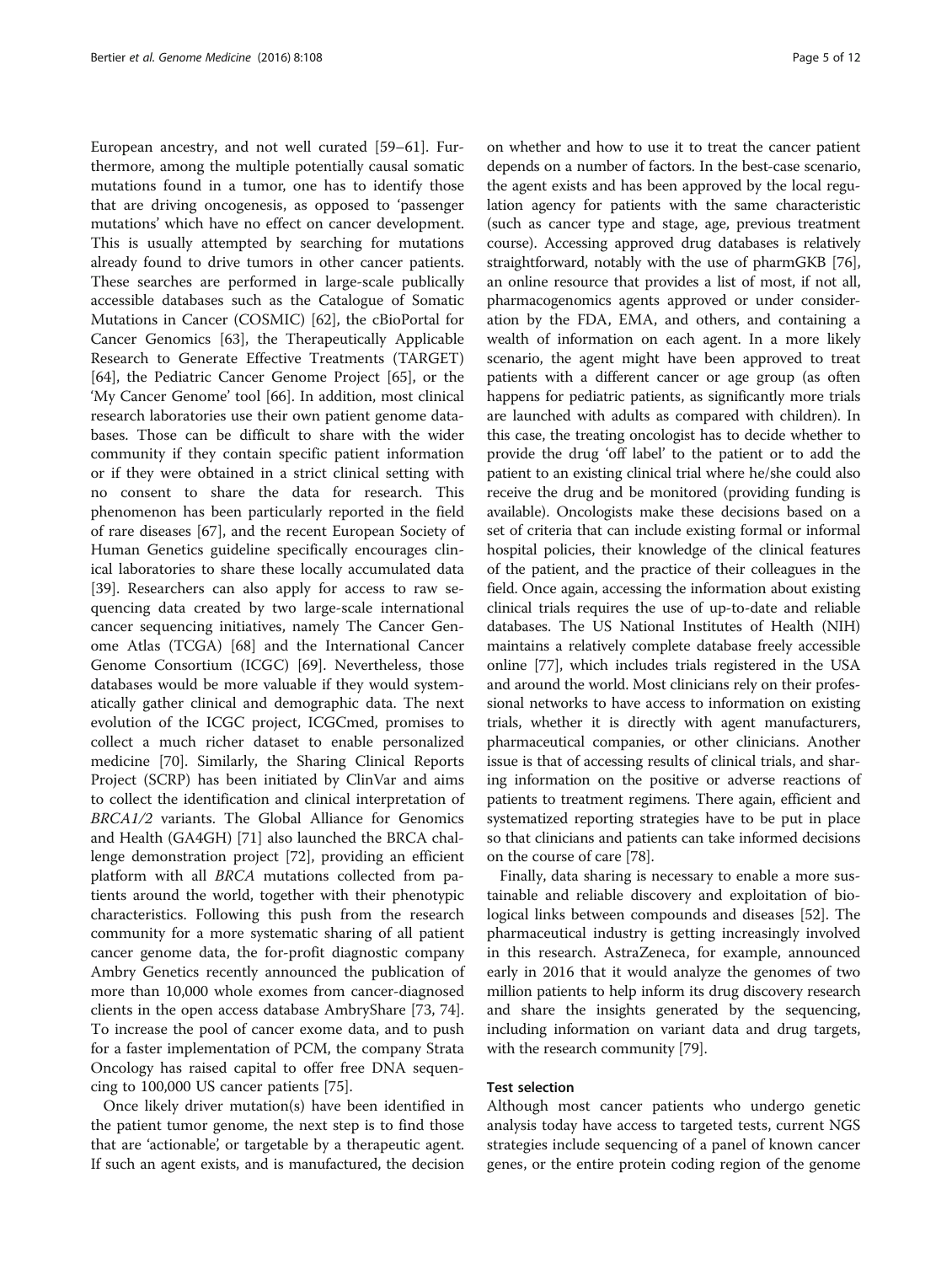(whole-exome sequencing, WES), WGS or sequencing the entire transcriptome (RNA-seq). Ordering the right test for a particular cancer patient requires a comprehensive evaluation of their clinical features, at an acceptable turnaround time and affordable cost [\[80](#page-10-0)]. Gene panel sequencing is the cheapest and perhaps the most effective method to identify an 'actionable' mutation because, to date, only a limited number of cancer genes can be matched to a targeted therapy. The WES and WGS strategies are the most 'hypothesis-free' approaches, and they are more likely to uncover novel mutations that can be matched to a new drug that has not been used in cancer before. However, WES and WGS are more costly in data production, storage, and in computation. In addition, owing to the biased coverage of these techniques towards low-complexity regions in the genome, validation assays have to be performed for each of the candidate variants uncovered through WES or WGS. This entails non-negligible additional time and costs [[81](#page-10-0), [82\]](#page-10-0). WGS has several advantages over WES, including the identification of regulatory variants that affect gene expression, and structural variants in which the breakpoints are located outside exons. RNA-seq is complementary to DNA sequencing as it directly measures gene expression, splicing variants, and gene fusions. In the future, the tumor and matched normal whole-genome of each patient could be sequenced at diagnosis and be made available in their medical records before clinicians make treatment decisions. However, before that time comes, new guidelines are needed to help clinicians decide which is the most appropriate test to prescribe to their patients.

# Cost of drugs and clinical trials design

Calculating the absolute cost-effectiveness of personalised interventions is far from easy. In a systematic review published in 2014, the authors failed to determine whether 'individualized medicine interventions' were more or less cost effective than standard-of-care interventions—their admittedly disappointing answer to this question was "it depends" [\[83](#page-10-0)].

PCM could be less cost efficient for a number of reasons: because the cost of developing and marketing a biological drug is extremely expensive, this investment is justified only if the target population for the drug is large, and if the benefits and gains in 'quality-adjusted life years' (QALY) are sizable. By definition, targeted therapies have a small beneficiary population size, and are therefore less cost-effective. One should also consider the potential need for many more clinical trials than for untargeted chemotherapies [[84\]](#page-10-0). In addition, personalized therapies are some of the most expensive drugs currently on the market [[85](#page-10-0), [86](#page-10-0)]. However, a number of elements complicate this simplistic picture, leading many to argue that traditional cost-effectiveness

calculations have to be re-thought in the context of PCM [\[87](#page-10-0)]. First, improved 'personalised' risk prediction models could allow substantial healthcare savings by improving chances for early detection and management of cancer [\[12](#page-9-0)]. Second, although niche oncology drugs are expensive, the costs of biomarker detection are diminishing (currently between \$100 and \$5000 per patient) [[87,](#page-10-0) [88\]](#page-11-0), notably owing to the progress made in the fields of bioengineering and the increased use of nanotechnologies [[89](#page-11-0)]. Third, contrary to personalized drug development, the use of genomic tests to adjust the dosage of an already approved medication or to substitute an approved drug for another seem to be intuitively very cost efficient. Doing so allows for a more rational and safe drug use (i.e., less hospitalization from adverse effects) at little extra cost [[90\]](#page-11-0). Indeed, many cancer patients harbor mutation patterns that are already targeted by approved agents, either in other cancers or other diseases. This significantly expands the possibilities for drug repositioning, removing the cost of phase I and phase II experiments, and moving directly to phase III trials or even N-of-1 trials [\[78](#page-10-0)]. These smaller, more targeted clinical trials with more strictly selected patients, and with a higher chance of success, could be highly cost effective [\[90](#page-11-0), [91](#page-11-0)]. Fourth, the potential market size of PCM drugs might not be that small. Indeed, research results show that a limited number of pathways are implicated in tumorigenesis, and regulate mechanisms comprising the "hallmarks of cancer" [\[92](#page-11-0)]. Patients with pathophysiologically different cancers sometimes share the same mutation patterns, and could therefore be included in the same trials. New types of dynamic multi-armed trials based on the patients' molecular patterns are already under way [[93](#page-11-0)–[97\]](#page-11-0). Admittedly, their actual cost efficiency and success rate remain to be determined. Nevertheless, all these factors combined have led some authors to predict that the market might be flooded by a 'tsunami' of targeted therapies in the near future [[98](#page-11-0)].

Finally, it has been suggested that a renewed, more comprehensive approach has to be taken when defining intervention endpoints. Gold standards such as QALYs, progression-free survival, and clinical utility have to be complemented by other 'real-world' measures taking into account actual patient and clinician experiences with the treatment, as well as more general societal preferences and values [[99](#page-11-0)]. In addition, careful evaluation of psychosocial as well as economic costs of adverse effects to therapies have to be included in cost-efficiency calculations [\[90\]](#page-11-0). These renewed endpoints, combined with dynamic reimbursement models, such as reimbursement with evidence collection [[42\]](#page-10-0), could promote an efficient and timely integration of PCM into the public healthcare system.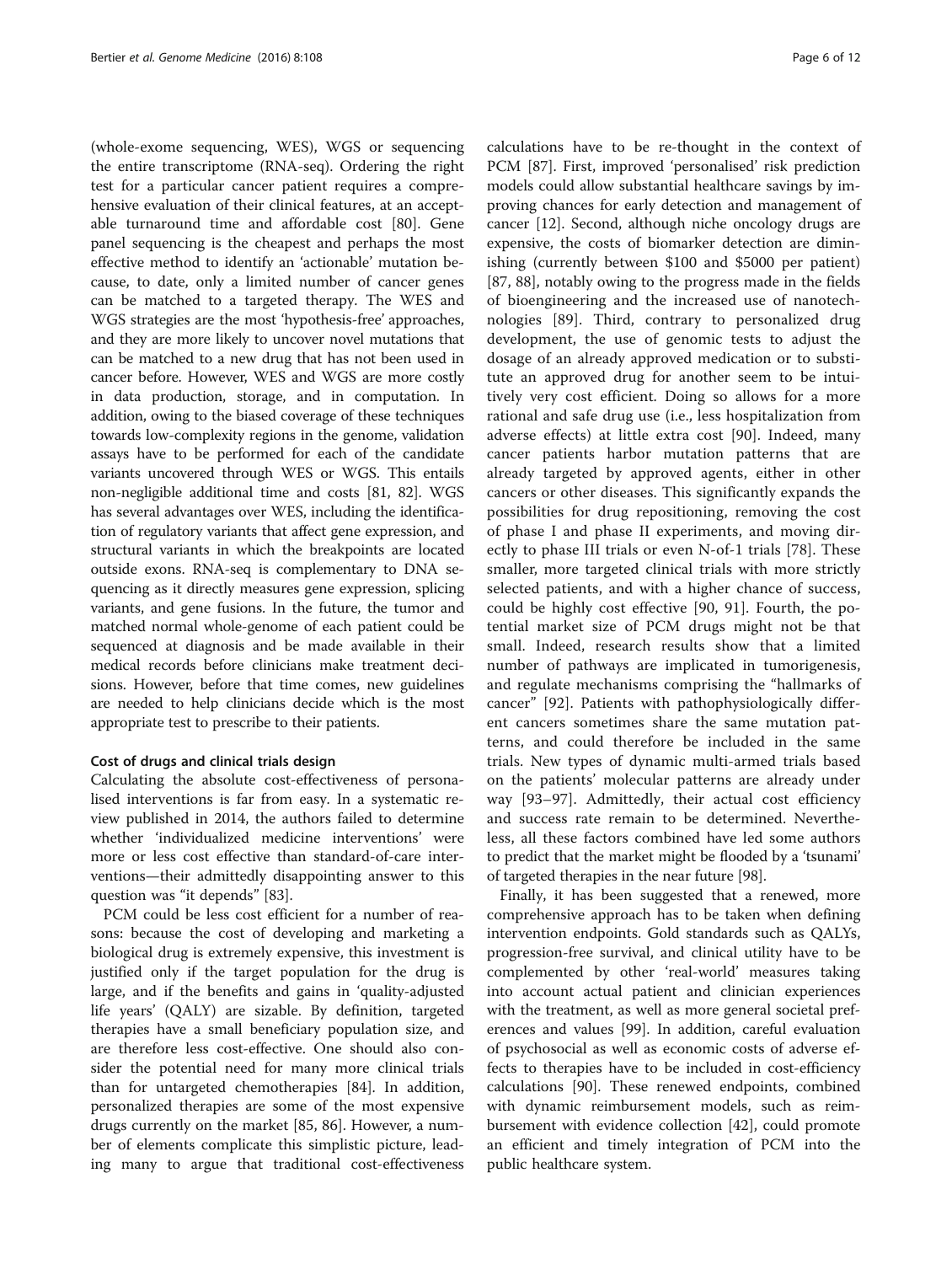### Challenging the traditional legal and ethical norms

Without necessarily creating a complete new set of legal and ethical issues, the advent of PM has made the border between research and healthcare increasingly porous [[100](#page-11-0)–[102](#page-11-0)]. This uncertainty challenges policymakers to find new policy tools and solutions to protect traditional principles and norms such as informed consent, return of results, privacy and confidentiality, and benefit sharing [[103](#page-11-0)–[105](#page-11-0)]. Given that research is an increasingly international endeavor, whereas healthcare is still defined at the national or regional level, these questions will need to be answered at different geographical layers, while promoting normative coherence and integration. Professional organizations, industry, and non-governmental organisations—such as the Public Population Project in Genomics and Society (P3G) [[106](#page-11-0)] and GA4GH—are all contributing to this normative process, and they would be well advised to collaborate closely to facilitate policy interoperability and avoid the concurrent development of misaligned norms.

# Research needed before implementation Identification of unresolved scientific questions

As argued by Blay and colleagues in a recent review [[84\]](#page-10-0), the field of PCM would benefit from the systematic, periodic, and, if possible, consensual establishment of research priorities by the scientific community. This would be extremely helpful for policymakers to target promising fields of research and invest in the necessary improvements of care. In addition, it would contribute to the design of governance structures that anticipate future societal needs, and guide the development of technologies such as genomics towards resolving current and future issues [\[107](#page-11-0)]. Such publications could stem from high-level international meetings such as the recent International Congress on Personalised Healthcare, which took place in Montreal in June 2016 [[108](#page-11-0)].

# Non-genetic aspects of cancer

In making decisions on how to implement PCM, policymakers also have to take into account elements that greatly influence cancer incidence and prevalence in the population, but which are not genetic. Several types of environmental and behavioral risk factors also have to be considered: first, those that have been unequivocally associated with an increased cancer risk, such as smoking, radiation, sun exposure, and certain infections (for example, the human papillomavirus causing cervical cancer); and second, those that might have a protective effect on cancer such as a healthy diet and regular physical activities. For those two types of factors, clear policy guidance and prevention campaigns targeting the general population can be designed. By contrast, ensuring public buy-in to prevention through changes in lifestyle

remain very challenging for public health policymakers [[109](#page-11-0)–[113](#page-11-0)]. Finally, certain factors have been shown to have an equivocal effect on cancer risk, progression, and survival (for example, the use of oral contraceptives, which has both protective and risk increasing effects on breast and ovarian cancer [\[114, 115\]](#page-11-0)). There are also important social determinants of cancer incidence and mortality [[116, 117](#page-11-0)], which have a tendency to be overshadowed by the appeal of new technologies in genetics and the media portrayal of the promises of PM. Clearly, more research and high-quality evidence are needed to better understand the joint impact of genetic and nongenetic factors on cancer risk and survival [[118\]](#page-11-0). Advancement in technology that generates 'hype' [[119](#page-11-0)] should not overtake research funding, and policy efforts to reduce inequalities and incidence of deprivationassociated cancers, such as lung and head and neck cancer [[120](#page-11-0)], should be maintained.

# General questions on precision medicine

In addition to the issues described, which can be specific to cancer, a number of issues pertain more generally to the implementation of PM.

# Patients' preferences: new evidence needed

Published evidence on the acceptance of genomic sequencing by patients is compelling. Patients are overwhelmingly positive towards these new techniques [[90](#page-11-0), [121](#page-11-0)–[123](#page-11-0)]. Nevertheless, more comprehensive research is needed to understand patient preferences in a variety of cancer contexts. From existing evidence, it is clear that, if PM intervention is offered in the context of a clinical research project, as a 'last chance' for patients who do not respond to standard-of-care treatments, they are highly likely to agree to participate in risky trials and to test new therapies. Could the same conclusion be drawn in cases where chemotherapy is associated with a better or a similar prognosis compared with that of a PCM intervention? In addition to patients, it is important to consider the opinions of healthcare professionals and the general public on PCM [[84](#page-10-0)]. Real-world data are greatly needed to understand patients' experiences with different toxicities, their individual tolerance to risk and risk–benefit balance, and what they consider a most desirable outcome from a treatment [[90](#page-11-0)].

#### Access to precision medicine

Today, access to PM is restricted to certain large-scale cancer centers in developed countries, and is not available in smaller centers in most of the developing world. Access can also be dependent on regional infrastructure, market size, and the political capacity to negotiate special agreements with pharmaceutical companies for access to new treatments. At the national level, access to certain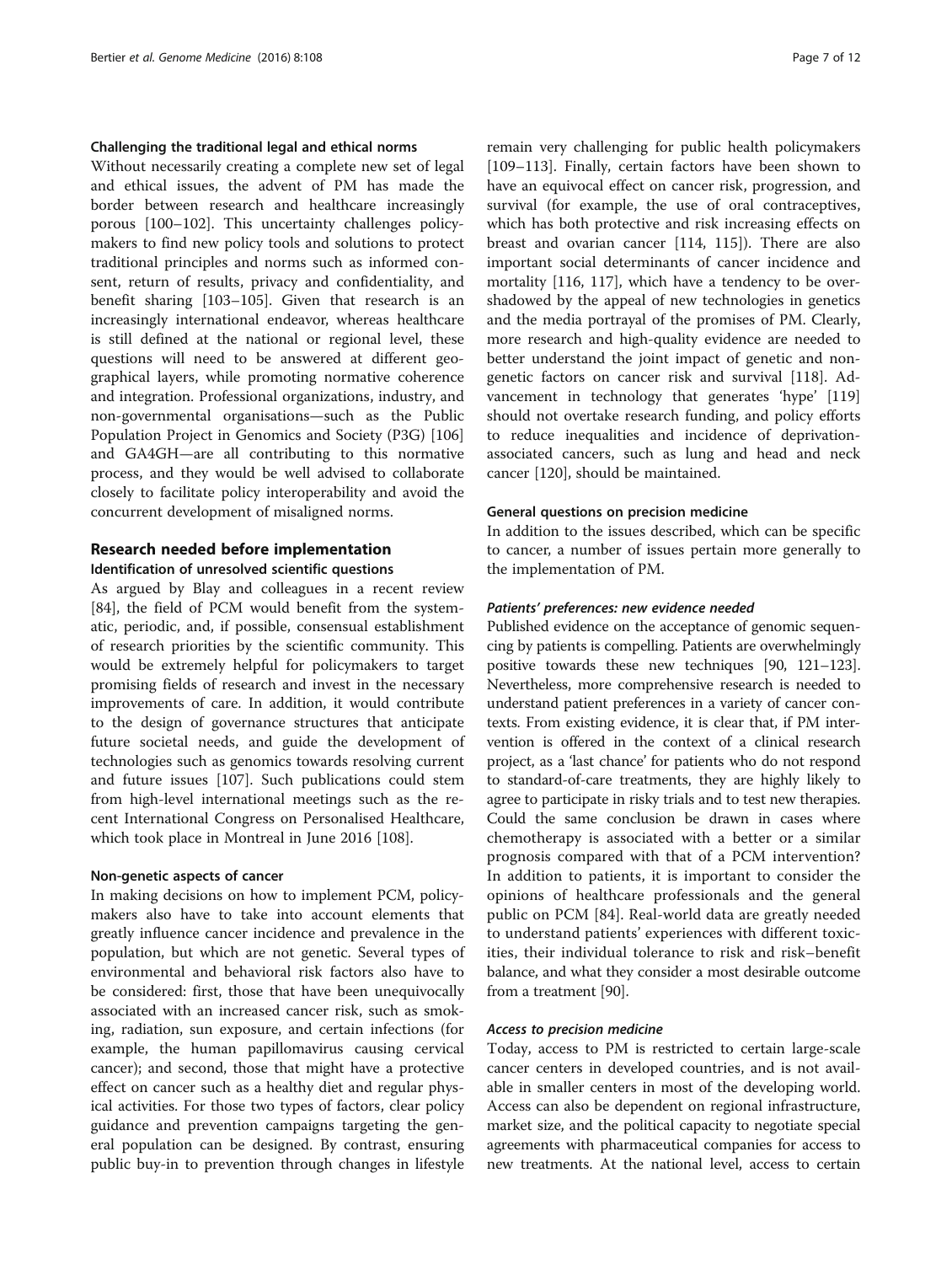| Area                                                     | Challenge                                                                                                                           | Opportunity                                                                                                                                                                                          |  |
|----------------------------------------------------------|-------------------------------------------------------------------------------------------------------------------------------------|------------------------------------------------------------------------------------------------------------------------------------------------------------------------------------------------------|--|
| Medical Practice                                         |                                                                                                                                     |                                                                                                                                                                                                      |  |
| Detection                                                | Many cancers diagnosed too late                                                                                                     | Liquid biopsies                                                                                                                                                                                      |  |
| Turnaround time                                          | Time from sample collection to clinically actionable<br>result often too long                                                       | Optimization of sample collection and data<br>analysis pipelines                                                                                                                                     |  |
| Treatment                                                | Limited efficiency of targeted treatments                                                                                           | Research on resistance mechanisms and tumor<br>heterogeneity, and use of combined targeted<br>and immune therapy                                                                                     |  |
| New standards needed                                     |                                                                                                                                     |                                                                                                                                                                                                      |  |
| Publication and implementation<br>of clinical quidelines | Multiple partly overlapping guidelines published,<br>poor international and inter-sectorial operability                             | Collaborations between agencies such as the<br>FDA, the EMA, Health Canada, and the NHS.<br>Implementation projects (IGNITE and others)                                                              |  |
| Sample collection                                        | Current gold standard (FFPE) suboptimal for genomic<br>data analysis.                                                               | Standardization and implementation of new<br>cancer sample collection strategies (for example,<br>fresh frozen) to maximize quality, quantity, and<br>purity of tumor cells.                         |  |
| Sample preparation and analysis                          | Suboptimal DNA extraction, library preparation, and<br>sequencing protocols for molecular testing of cancer<br>samples              | Implementation of new standards to counteract<br>unavoidable cancer sample limitations (low quality,<br>quantity and purity, high heterogeneity)                                                     |  |
| Cancer genomic data analysis                             | Current bioinformatics pipelines and software<br>suboptimal for the identification of actionable<br>cancer mutations                | Development and clinical validation of bioinformatics<br>tools and pipelines for a thorough molecular analysis<br>of tumor samples (including main and subclonal<br>mutations, and cellular context) |  |
| Cancer genomic data sharing                              | Genetic diversity of the general population and<br>cancer patients poorly represented in current<br>publically available databases. | Development of improved and curated cancer-specific<br>and population databases                                                                                                                      |  |
|                                                          | Widely variable data sharing policies among clinical<br>institutions and research projects                                          | Alignment of international policies on cancer patients'<br>data sharing                                                                                                                              |  |
|                                                          | Clinical trials and compound registration fragmented<br>and patchy                                                                  | Improve databases of approved compounds and<br>international clinical trial registries                                                                                                               |  |
| Test selection                                           | Widely variable genetic testing practices for similar<br>cancer patients across clinical institutions                               | Production of clinical guidelines on genetic test<br>selection (single gene/gene panel/whole exome/<br>whole-genome sequencing)                                                                      |  |
| Clinical trials and cost of drugs                        | Classical clinical trial designs (large and diverse<br>patient populations) inappropriate to test targeted<br>therapies             | New clinical trial designs: drug repositioning tests,<br>'n-of-one' trials, rotation therapies                                                                                                       |  |
|                                                          | Cost-effectiveness of targeted therapies widely<br>contested                                                                        | Thorough examination of cost-effectiveness of<br>cancer genomic medicines, taking into account<br>new clinical trial designs                                                                         |  |
| Intervention endpoints                                   | Traditional endpoints and measures (QALYs)<br>ill-adapted to personalized medicine interventions                                    | Renewed, more holistic intervention endpoints,<br>including patient experience, societal preferences,<br>and values                                                                                  |  |
| Policy, ethical and legal norms                          | Border between research and healthcare<br>increasingly porous                                                                       | Development of adapted, international and<br>interoperable ethical and legal norms                                                                                                                   |  |
|                                                          | Higher uncertainty associated with the clinical<br>significance of genomic information                                              | (GA4GH, P3G)                                                                                                                                                                                         |  |
|                                                          | Tension between international research endeavors<br>and national healthcare systems                                                 |                                                                                                                                                                                                      |  |
| Pre-implementation research needed                       |                                                                                                                                     |                                                                                                                                                                                                      |  |
| Identify priorities                                      | Need for a systematic identification of unresolved<br>scientific questions                                                          | International conferences and expert reviews in PCM                                                                                                                                                  |  |

<span id="page-7-0"></span>Table 2 Integrating precision cancer medicine into healthcare—key challenges and opportunities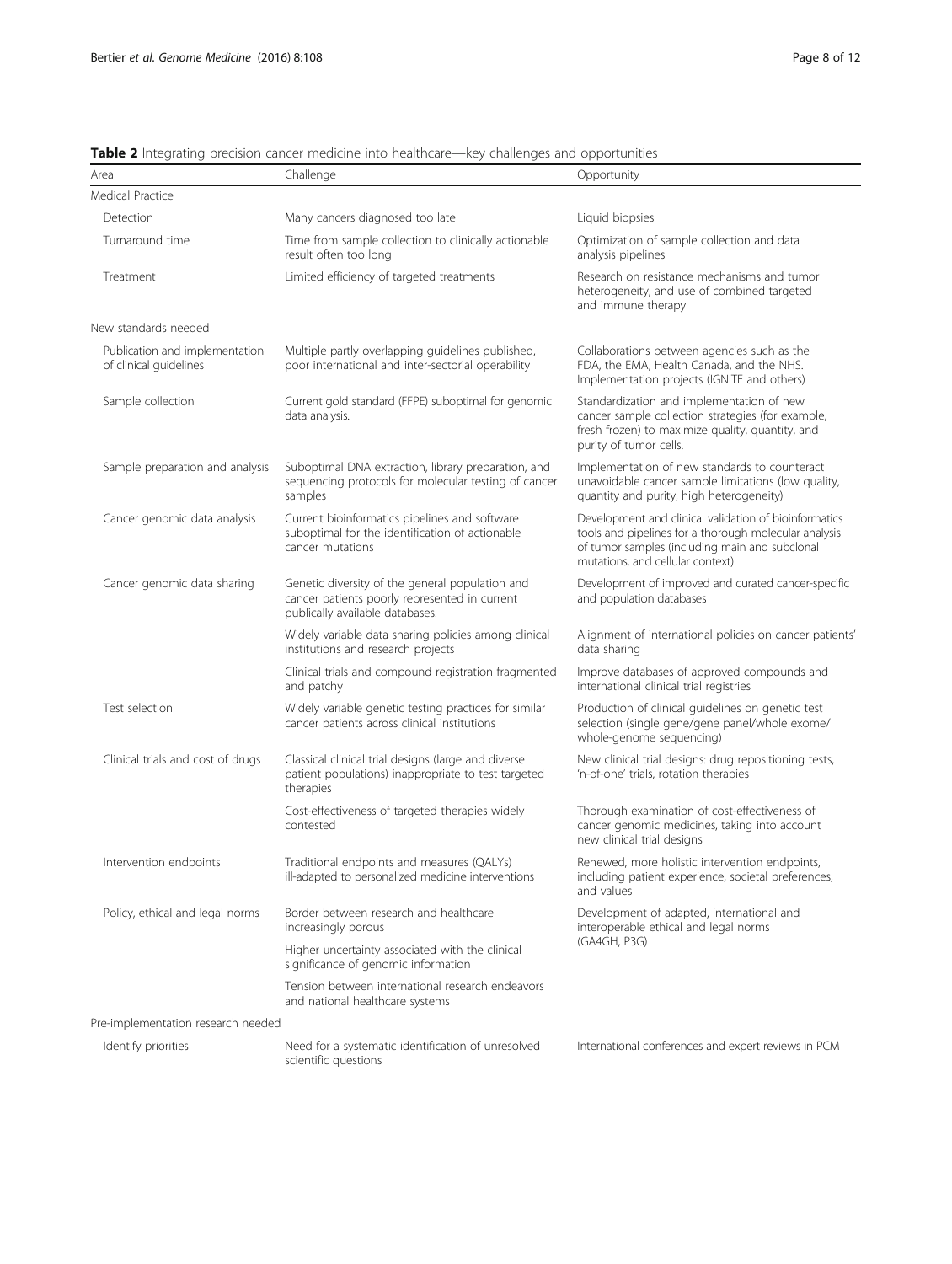Table 2 Integrating precision cancer medicine into healthcare—key challenges and opportunities (Continued)

| while continuing efforts to reduce known factors<br>• Environmental factors<br>• Behavioral factors<br>• Social determinants of cancer incidence and survival | Non-genetic aspects of cancer | A number of elements still poorly understood | Support for targeted research in those domains,<br>leading to increased cancer incidence and prevalence<br>(smoking, alcohol consumption, and social deprivation) |
|---------------------------------------------------------------------------------------------------------------------------------------------------------------|-------------------------------|----------------------------------------------|-------------------------------------------------------------------------------------------------------------------------------------------------------------------|
|---------------------------------------------------------------------------------------------------------------------------------------------------------------|-------------------------------|----------------------------------------------|-------------------------------------------------------------------------------------------------------------------------------------------------------------------|

EMA European Medicines Agency, FDA Food and Drug Administration, FFPE formalin-fixed paraffin-embedded, GA4GH The Global Alliance for Genomics and Health, IGNITE Implementing Genomics in Practice, NHS National Health Service, PCM precision cancer medicine, P3G Public Population Project in Genomics and Society, QALY quality-adjusted life years

off-label or clinical trial treatments can still be dependent on the hospital where the patient receives care, and on the presence of clinical researchers among the oncology team. Straightforward solutions still have to be put forward to ensure an equitable access to PCM, both in clinical research and when it becomes standard of care, nationally and internationally.

# Infrastructures and education

Undoubtedly, significant investments have to be made in two areas to enable PM. First, infrastructures have to be put in place to produce, store, link, and share the data. This includes sequencing technology equipment, secure high-throughput computing infrastructures, as well as reliable and standardized electronic health record systems integrating genomic and phenotypic patient information. Second, the general public, clinicians, and other stakeholders such as insurance providers all have to be educated about PM. Informing the general public will increase the level of participation in crucial initiatives such as large-scale population sequencing, as well as disease-specific research. Clinicians at all levels also need to be educated and engaged in PM initiatives, and a greater number of genetic counsellors integrated within healthcare teams. This is crucial to ensure an efficient uptake of available techniques and treatment options, so that PM research efforts are actually translated to daily patient care [[104, 124](#page-11-0)]. These education efforts have to be made on top of the publication of official clinical practice guidelines [[90, 125](#page-11-0)].

## PM implementation: a local question?

Solutions need to be designed to reconcile the international collection of scientific evidence of clinical validity and clinical utility of PM interventions, and the necessary local calculations of cost-effectiveness and reimbursement procedures. Indeed, these last considerations are highly dependent on the healthcare system organisation, guiding principles, political, cultural, and economic context. Individual nations alone will be able to make implementation choices that they deem appropriate in their local context. Nevertheless, a number of large-scale international initiatives have taken place that aim to share implementation results and benefits from PM. These are listed and described in a recent review by Manolio and colleagues [\[126\]](#page-11-0). Despite this, as concluded

by the authors, more globalized efforts are needed to make sure as little unnecessary duplication of efforts as possible is performed.

# Conclusions

We have attempted to highlight some of the salient issues in the implementation of PCM. As summarized in Table [2,](#page-7-0) we have described a number of areas in which new standards need to be established before PCM implementation, including the collection, analysis, and sharing of cancer patient samples and data, as well as the need for new clinical trial designs. In addition, we have identified areas where significant research efforts are needed before PCM policies can be established, notably regarding the non-genetic aspects of cancer. This discussion is, by choice, more selective than comprehensive, and some elements might be missing from this list. However, we have identified broad themes that we think should be tackled by policymakers who are presently taking decisions on PCM implementation. A better understanding of the complex scientific and policy issues posed by PCM by all stakeholders is desirable in order to find solutions and improve the translation of PM in public and private health systems.

Potential future avenues include promoting investments in infrastructures and promising research fields, an increased effort in education and training of healthcare professionals about PCM, and the design of more suitable models to evaluate the cost-effectiveness of personalized interventions. We are extremely positive on the potential of PM to improve cancer care in the future; however, in the current transition period, it is of prime importance that the public be accurately informed and engaged on this topic. Most cancer diagnostics today still come with a grim prognostic, and it would be unfortunate to see patients develop inappropriate expectations of 'miracle' PCM cures. We therefore call for the promotion of a balanced portrayal of what PCM is, its limits, and what it can do for cancer patients today, both in the research literature [[127](#page-11-0)–[129\]](#page-11-0) and in the media.

# Abbreviations

BOADICEA: Breast and Ovarian Analysis of Disease Incidence and Carrier Estimation Algorithm; CDC: Center for Disease Control and Prevention; CLARITY: Children's Leadership Award for the Reliable Interpretation and Appropriate Transmission of Your Genomic Information; COSMIC: Catalogue of Somatic Mutations in Cancer; CSER: Clinical Sequencing Exploratory Research; EMA: European Medicines Agency; ExAc: Exome Aggregation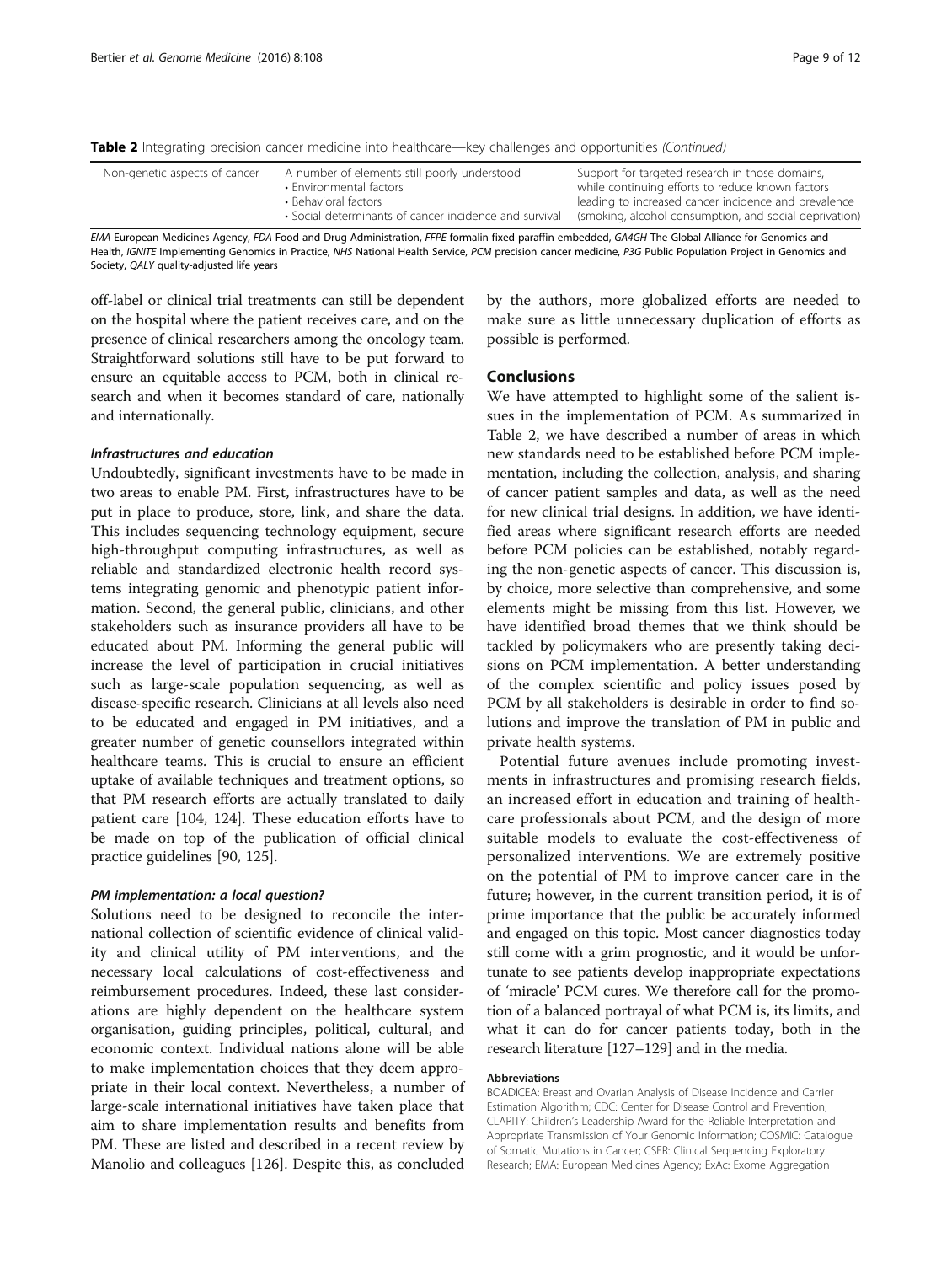<span id="page-9-0"></span>Consortium; FDA: Food and Drug Administration; FFPE: Formalin-fixed paraffin-embedded; GA4GH: The Global Alliance for Genomics and Health; IBIS: International Breast Cancer Intervention Study; ICGC: The International Cancer Genome Consortium; IGNITE: Implementing Genomics in Practice; NGS: Next-generation sequencing; P3G: Public Population Project in Genomics and Society; PCM: Precision cancer medicine; PM: Precision medicine; QALY: Quality-adjusted life years; SCRP: Sharing Clinical Reports Project; TARGET: Therapeutically Applicable Research to Generate Effective Treatments; TCGA: The Cancer Genome Atlas; WES: Whole-exome sequencing; WGS: Whole-genome sequencing

# Acknowledgements

We thank Nora Pashayan, Thérèse Gagnon, and Simon Papillon-Cavanagh for their precious comments on the manuscript.

#### Funding

- Exactis Innovation, Network of Centers of Excellence, Canadian Institutes of Health Research (CIHR), the Natural Sciences and Engineering Research Council (NSERC) and the Social Sciences and Humanities Research Council (SSHRC).
- FRQ-S Chercheur Boursier Junior 2 # 30719 (YJ)
- The Quebec Clinical Research Organization in Cancer (Q-CROC)

#### Availability of data and material

Not applicable.

#### Authors' contributions

GB continued the literature search from the beginning of the study until the final submission, produced the second version of the manuscript, and managed the manuscript finalization and submission. GB is the main author of the section 'Existing standards challenged, new standards needed' subsections 2, 4 and 5, and of the section 'Research needed before implementation'. JCZ contributed to the literature search until the final submission and is the main author of the section 'The contribution of genomics to PCM practice' and of the section 'Existing standards challenged, new standards needed' subsections 1 and 3. VR performed the initial literature search and drafted an initial version of the paper in July 2015. YJ initiated the project, and provided guidance on the design of the review search and analysis. YJ commented on all versions of the manuscript. All authors read and approved the final manuscript.

#### Competing interests

The authors declare that they have no competing interests.

#### Consent for publication

Not applicable.

#### Ethics approval and consent to participate

Not applicable.

#### Author details

<sup>1</sup>Center of Genomics and Policy, McGill University, 740 Dr. Penfield Avenue, Montreal, QC H3A 0G1, Canada. <sup>2</sup>Université Toulouse III Paul Sabatier and Inserm UMR 102, 37 allées Jules Guesde, F-31000, Toulouse, France. <sup>3</sup>Sargent College, Boston University, One Silber Way, Boston, MA 02215, USA.

#### Published online: 24 October 2016

#### References

- Mullard A. Use of personalized cancer drugs runs ahead of the science. Nature. 2015. doi[:10.1038/nature.2015.18389.](http://dx.doi.org/10.1038/nature.2015.18389)
- 2. More Canadians to benefit from personalized cancer treatment—Ontario Genomics [\[http://www.ontariogenomics.ca/news-events/news/more](http://www.ontariogenomics.ca/news-events/news/more-canadians-to-benefit-from-personalized-cancer-treatment/)[canadians-to-benefit-from-personalized-cancer-treatment/\]](http://www.ontariogenomics.ca/news-events/news/more-canadians-to-benefit-from-personalized-cancer-treatment/). Accessed 18 Oct 2016.
- 3. Fayerman P. Personalized cancer treatment on verge of revolutionizing care. Toronto: Postmedia Network Inc., Vancouver Sun; 2015.
- 4. Mulholland A. Pill that sent cancer into remission may be a 'one-off', doc says. Toronto: Bell Media, CTV News; 2015.
- 5. Stewart B, Wild C. World cancer report. Lyon, France: International Agency for Research on Cancer; 2014. ISBN 978-92-832-0432-9.
- 6. Domchek SM, Friebel TM, Singer CF, Evans DG, Lynch HT, Isaacs C, et al. Association of risk-reducing surgery in BRCA1 or BRCA2 mutation carriers with cancer risk and mortality. JAMA. 2010;304:967.
- 7. Høberg-Vetti H, Bjorvatn C, Fiane BE, Aas T, Woie K, Espelid H, et al. BRCA1/2 testing in newly diagnosed breast and ovarian cancer patients without prior genetic counselling: the DNA-BONus study. Eur J Hum Genet. 2015;24:881–8.
- 8. Mavaddat N, Pharoah PDP, Michailidou K, Tyrer J, Brook MN, Bolla MK, et al. Prediction of breast cancer risk based on profiling with common genetic variants. J Natl Cancer Inst. 2015;107:1–15.
- 9. Easton DF, Pharoah PDP, Antoniou AC, Tischkowitz M, Tavtigian SV, Nathanson KL, et al. Gene-panel sequencing and the prediction of breast-cancer risk. N Engl J Med. 2015;372:2243–57.
- 10. Maas P, Barrdahl M, Joshi AD, Auer PL, Gaudet MM, Milne RL, et al. Breast cancer risk from modifiable and nonmodifiable risk factors among white women in the United States. JAMA Oncol. 2016;132:1133–45.
- 11. Garcia-Closas M, Gunsoy NB, Chatterjee N. Combined associations of genetic and environmental risk factors: implications for prevention of breast cancer. J Natl Cancer Inst. 2014;106:dju305–5
- 12. Foulkes WD, Knoppers BM, Turnbull C. Population genetic testing for cancer susceptibility: founder mutations to genomes. Nat Rev Clin Oncol. 2016;13:41–54.
- 13. The cost of sequencing a human genome [[https://www.genome.gov/](https://www.genome.gov/27565109/the-cost-of-sequencing-a-human-genome/) [27565109/the-cost-of-sequencing-a-human-genome/\]](https://www.genome.gov/27565109/the-cost-of-sequencing-a-human-genome/). Accessed 18 Oct 2016.
- 14. Strotman LN, Millner LM, Valdes R, Linder MW. Liquid biopsies in oncology and the current regulatory landscape. Mol Diagn Ther. 2016;20:429–36.
- 15. Cheng F, Su L, Qian C, Cheng F, Su L, Qian C. Circulating tumor DNA: a promising biomarker in the liquid biopsy of cancer. Oncotarget. 2016. doi[:10.18632/oncotarget.9453](http://dx.doi.org/10.18632/oncotarget.9453).
- 16. Esposito A, Criscitiello C, Locatelli M, Milano M, Curigliano G. Liquid biopsies for solid tumors: understanding tumor heterogeneity and real time monitoring of early resistance to targeted therapies. Pharmacol Ther. 2016;157:120–4.
- 17. Illumina. Illumina forms new company to enable early cancer detection via blood-based screening. San Francisco/New York: Business Wire; 2016.
- 18. Sahm F, Schrimpf D, Jones DTW, Meyer J, Kratz A, Reuss D, et al. Nextgeneration sequencing in routine brain tumor diagnostics enables an integrated diagnosis and identifies actionable targets. Acta Neuropathol. 2016;131:903–10.
- 19. Ross JS, Wang K, Gay L, Otto GA, White E, Iwanik K, et al. Comprehensive genomic profiling of carcinoma of unknown primary site: new routes to targeted therapies. JAMA Oncol. 2015;1:40–9.
- 20. Louis DN, Perry A, Reifenberger G, von Deimling A, Figarella-Branger D, Cavenee WK, et al. The 2016 World Health Organization classification of tumors of the central nervous system: a summary. Acta Neuropathol. 2016;131:803–20.
- 21. Schwaederle M, Zhao M, Lee JJ, Eggermont AM, Schilsky RL, Mendelsohn J, et al. Impact of precision medicine in diverse cancers: a meta-analysis of phase II clinical trials. J Clin Oncol. 2015;33:3817–25.
- 22. Willis JCD, Lord GM. Immune biomarkers: the promises and pitfalls of personalized medicine. Nat Rev Immunol. 2015;15:323–9.
- 23. Rosenberg SA. Decade in review—cancer immunotherapy: entering the mainstream of cancer treatment. Nat Rev Clin Oncol. 2014;11:630-2.
- 24. Melero I, Gaudernack G, Gerritsen W, Huber C, Parmiani G, Scholl S, et al. Therapeutic vaccines for cancer: an overview of clinical trials. Nat Rev Clin Oncol. 2014;11:509–24.
- 25. Vanneman M, Dranoff G. Combining immunotherapy and targeted therapies in cancer treatment. Nat Rev Cancer. 2012;12:237–51.
- 26. Wargo JA, Cooper ZA, Flaherty KT. Universes collide: combining immunotherapy with targeted therapy for cancer. Cancer Discov. 2014;4:1377–86.
- 27. Hu-Lieskovan S, Robert L, Homet Moreno B, Ribas A. Combining targeted therapy with immunotherapy in BRAF-mutant melanoma: promise and challenges. J Clin Oncol. 2014;32:2248–54.
- 28. Sharma P, Allison JP. The future of immune checkpoint therapy. Science. 2015;3(348):56–61.
- 29. Cancer Pharmacogenomics [[https://www.pharmgkb.org/page/cancerPgx\]](https://www.pharmgkb.org/page/cancerPgx). Accessed 18 Oct 2016.
- 30. Huang M, Shen A, Ding J, Geng M. Molecularly targeted cancer therapy: some lessons from the past decade. Trends Pharmacol Sci. 2014;35:41–50.
- 31. Bennett NC, Farah CS. Next-generation sequencing in clinical oncology: next steps towards clinical validation. Cancers. 2014;6:2296–312.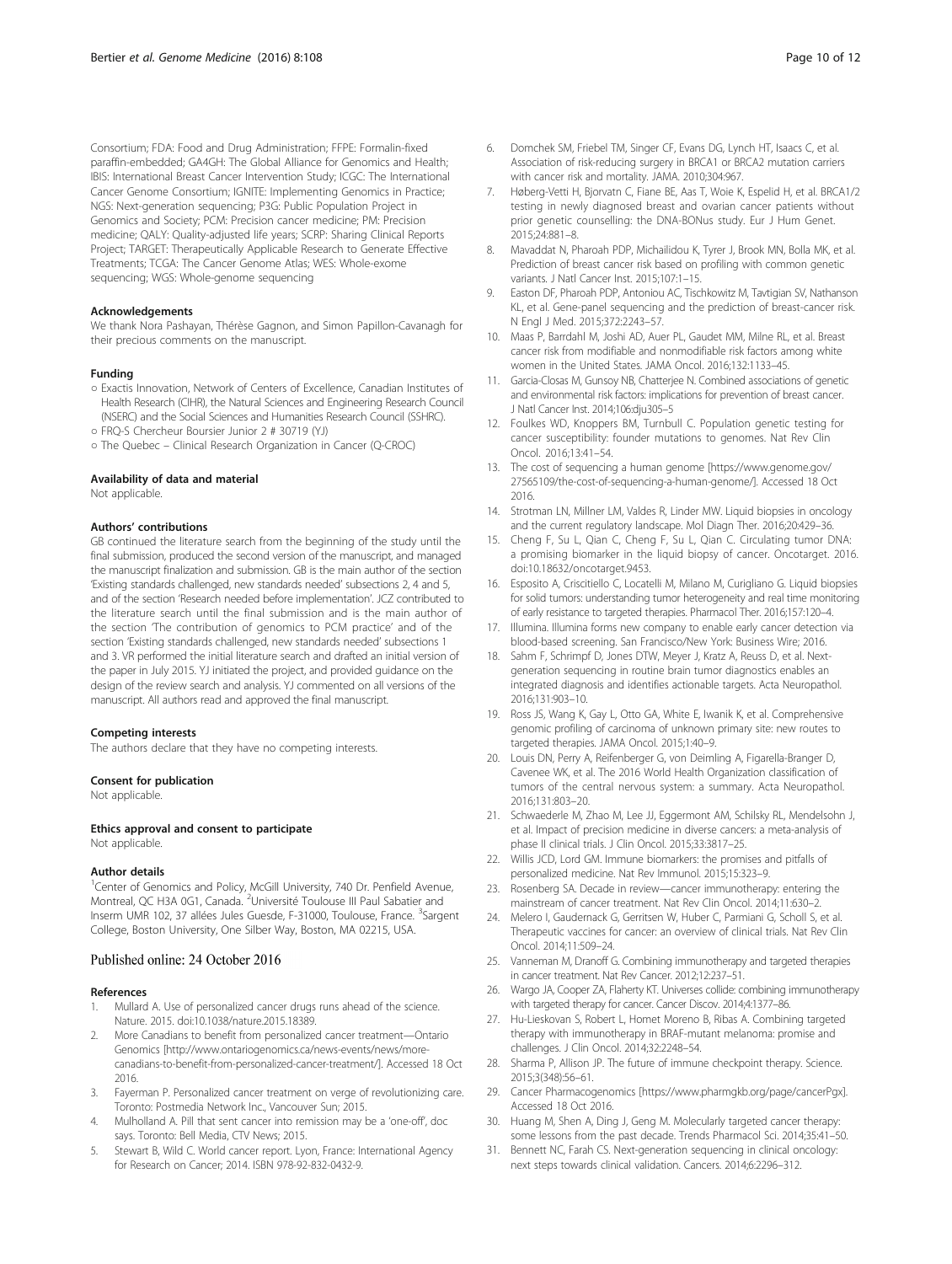- <span id="page-10-0"></span>32. Le Tourneau C, Delord J-P, Gonçalves A, Gavoille C, Dubot C, Isambert N, et al. Molecularly targeted therapy based on tumour molecular profiling versus conventional therapy for advanced cancer (SHIVA): a multicentre, open-label, proof-of-concept, randomised, controlled phase 2 trial. Lancet Oncol. 2015;16:1324–34.
- 33. Laskin J, Jones S, Aparicio S, Chia S, Ch'ng C, Deyell R, et al. Lessons learned from the application of whole-genome analysis to the treatment of patients with advanced cancers. Mol Case Stud. 2015;1:a000570.
- 34. Syn NL-X, Yong W-P, Goh B-C, Lee S-C. Evolving landscape of tumor molecular profiling for personalized cancer therapy: a comprehensive review. Expert Opin Drug Metab Toxicol. 2016;12:911–22.
- 35. Rehm HL, Bale SJ, Bayrak-Toydemir P, Berg JS, Brown KK, Deignan JL, et al. ACMG clinical laboratory standards for next-generation sequencing. Genet Med. 2013;15:733–47.
- 36. Sénécal K, Rahimzadeh V, Knoppers BM, Fernandez CV, Avard D, Sinnett D, et al. Statement of principles on the return of research results and incidental findings in paediatric research: a multi-site consultative process. Genome. 2015;58:541–8.
- 37. ACMG. Board of Directors: ACMG policy statement: updated recommendations regarding analysis and reporting of secondary findings in clinical genomescale sequencing. Genet Med. 2014;17:68–9.
- 38. Gargis AS, Kalman L, Bick DP, da Silva C, Dimmock DP, Funke BH, et al. Good laboratory practice for clinical next-generation sequencing informatics pipelines. Nat Biotechnol. 2015;33:689–93.
- 39. Matthijs G, Souche E, Alders M, Corveleyn A, Eck S, Feenstra I, et al. Guidelines for diagnostic next-generation sequencing. Eur J Hum Genet. 2016;24:2–5.
- 40. Nicol D, Bubela T, Chalmers D, Charbonneau J, Critchley C, Dickinson J, et al. Precision medicine: drowning in a regulatory soup? J Law Biosci. 2016;3:281–303.
- 41. Implementing Genomics in Practice (IGNITE) [\[https://www.genome.gov/](https://www.genome.gov/27554264/implementing-genomics-in-practice-ignite/) [27554264/implementing-genomics-in-practice-ignite/](https://www.genome.gov/27554264/implementing-genomics-in-practice-ignite/)]. Accessed 18 Oct 2016.
- 42. Roundtable on translating genomic-based research for health. Applying an implementation science approach to genomic medicine: workshop summary. National Academies of Sciences, Engineering, and Medicine. Washington (DC): National Academies Press (US); 2016.
- 43. Cabana MD, Rand CS, Powe NR, Wu AW, Wilson MH, Abboud PA, et al. Why don't physicians follow clinical practice guidelines? JAMA. 1999; 282:1458–65.
- 44. Grol R, Wensing M, Eccles M, Davis D, editors. Improving patient care—the implementation of change in health care. New Jersey: Wiley-Blackwell (US); 2003.
- 45. Gagliardi AR, Alhabib S, Shekelle P, Woolf S, Grimshaw J, Schunemann H, et al. Trends in guideline implementation: a scoping systematic review. Implement Sci. 2015;10:54.
- 46. Meyerson M, Gabriel S, Getz G. Advances in understanding cancer genomes through second-generation sequencing. Nat Rev Genet. 2010;11:685–96.
- 47. Van Allen EM, Wagle N, Stojanov P, Perrin DL, Cibulskis K, Marlow S, et al. Whole-exome sequencing and clinical interpretation of formalin-fixed, paraffin-embedded tumor samples to guide precision cancer medicine. Nat Med. 2014;20:682–8.
- 48. Ding L, Wendl MC, McMichael JF, Raphael BJ. Expanding the computational toolbox for mining cancer genomes. Nat Rev Genet. 2014;15:556–70.
- 49. Krøigård AB, Thomassen M, Lænkholm A-V, Kruse TA, Larsen MJ. Evaluation of nine somatic variant callers for detection of somatic mutations in exome and targeted deep sequencing data. PLoS One. 2016;11:e0151664.
- 50. Wang Q, Jia P, Li F, Chen H, Ji H, Hucks D, et al. Detecting somatic point mutations in cancer genome sequencing data: a comparison of mutation callers. Genome Med. 2013;5:91.
- 51. Alioto TS, Buchhalter I, Derdak S, Hutter B, Eldridge MD, Hovig E, et al. A comprehensive assessment of somatic mutation detection in cancer using whole-genome sequencing. Nat Commun. 2015;6:10001.
- 52. McDermott U. Next-generation sequencing and empowering personalised cancer medicine. Drug Discov Today. 2015;20:1470–5.
- 53. Brownstein CA, Beggs AH, Homer N, Merriman B, Yu TW, Flannery KC, et al. An international effort towards developing standards for best practices in analysis, interpretation and reporting of clinical genome sequencing results in the CLARITY Challenge. Genome Biol. 2014;15:R53.
- 54. Amendola LM, Jarvik GP, Leo M, McLaughlin HM, Akkari H, Amaral M, et al. Performance of ACMG/AMP variant interpretation guidelines among nine laboratories in the Clinical Sequencing Exploratory Research (CSER) consortium. Am J Hum Genet. 2016;98:1067–76.
- 55. IGSR. The International Genome Sample Resource [[http://www.](http://www.1000genomes.org/data-portal/sample) [1000genomes.org/data-portal/sample](http://www.1000genomes.org/data-portal/sample)]. Accessed 18 Oct 2016.
- 56. dbSNP Short Genetic Variations [[http://www.ncbi.nlm.nih.gov/SNP/\]](http://www.ncbi.nlm.nih.gov/SNP/). Accessed 18 Oct 2016.
- 57. ExAC Browser Exome Aggregation Consortium [[http://exac.broadinstitute.org/\]](http://exac.broadinstitute.org/). Accessed 18 Oct 2016.
- 58. Exome Variant Server [\[http://evs.gs.washington.edu/EVS/\]](http://evs.gs.washington.edu/EVS/). Accessed 18 Oct 2016.
- 59. Gonzalez-Garay ML, McGuire AL, Pereira S, Caskey CT. Personalized genomic disease risk of volunteers. Proc Natl Acad Sci U S A. 2013;110:16957–62.
- 60. Chen R, Shi L, Hakenberg J, Naughton B, Sklar P, Zhang J, et al. Analysis of 589,306 genomes identifies individuals resilient to severe Mendelian childhood diseases. Nat Biotechnol. 2016;34:531–8.
- 61. Boycott KM, Vanstone MR, Bulman DE, MacKenzie AE. Rare-disease genetics in the era of next-generation sequencing: discovery to translation. Nat Rev Genet. 2013;14:681–91.
- 62. COSMIC Catalogue of somatic mutations in cancer [\[http://cancer.sanger.](http://cancer.sanger.ac.uk/cosmic) [ac.uk/cosmic](http://cancer.sanger.ac.uk/cosmic)]. Accessed 18 Oct 2016.
- 63. cBioPortal for Cancer Genomics [[http://www.cbioportal.org/\]](http://www.cbioportal.org/). Accessed 18 Oct 2016.
- 64. TARGET: Therapeutically Applicable Research To Generate Effective Treatments [<https://ocg.cancer.gov/programs/target>]. Accessed 18 Oct 2016.
- 65. Jude PeCan Data Portal [<https://pecan.stjude.org/home>]. Accessed 18 Oct 2016.
- 66. My Cancer Genome [[https://www.mycancergenome.org/\]](https://www.mycancergenome.org/). Accessed 18 Oct 2016.
- 67. Jiang Y-H, Wang Y, Xiu X, Choy KW, Pursley AN, Cheung SW. Genetic diagnosis of autism spectrum disorders: the opportunity and challenge in the genomics era. Crit Rev Clin Lab Sci. 2014;51:249–62.
- 68. TCGA The Cancer Genome Atlas [<http://cancergenome.nih.gov/>]. Accessed 18 Oct 2016.
- 69. International Cancer Genome Consortium [\[http://icgc.org/](http://icgc.org/)]. Accessed 18 Oct 2016.
- 70. The Case for the International Cancer Genome Consortium for Medicine. The International Cancer Genome Consortium for Medicine (ICGC-Med). 2016. [\[https://icgcmed.org/files/ICGCmed\\_White\\_Paper\\_](https://icgcmed.org/files/ICGCmed_White_Paper_April_2016.pdf) [April\\_2016.pdf](https://icgcmed.org/files/ICGCmed_White_Paper_April_2016.pdf)]. Accessed 18 Oct 2016.
- 71. Global Alliance for Genomics and Health [\[https://genomicsandhealth.org/](https://genomicsandhealth.org/)]. Accessed 18 Oct 2016.
- 72. BRCA Exchange [[http://brcaexchange.org/\]](http://brcaexchange.org/). Accessed 18 Oct 2016.
- 73. Pollak A. Genetic test firm to make customers' data publicly available. The New York Times. 2016.
- AmbryShare [\[https://share.ambrygen.com/\]](https://share.ambrygen.com/). Accessed 18 Oct 2016.
- 75. Trickling Toward Precision Medicine. genomeweb 2016.
- 76. PharmGKB The Pharmacogenomics Knowledgebase [[https://www.](https://www.pharmgkb.org/) [pharmgkb.org/](https://www.pharmgkb.org/)]. Accessed 18 Oct 2016.
- 77. ClinicalTrials.gov [[https://clinicaltrials.gov/\]](https://clinicaltrials.gov/). Accessed 18 Oct 2016.
- 78. Mardis ER. The translation of cancer genomics: time for a revolution in clinical cancer care. Genome Med. 2014;6:22.
- 79. Ledford H. AstraZeneca launches project to sequence 2 million genomes. Nature. 2016;532:427–7.
- 80. Simon R, Roychowdhury S. Implementing personalized cancer genomics in clinical trials. Nat Rev Drug Discov. 2013;12:358–69.
- 81. Goldfeder RL, Priest JR, Zook JM, Grove ME, Waggott D, Wheeler MT, et al. Medical implications of technical accuracy in genome sequencing. Genome Med. 2016;8:24.
- 82. Linderman MD, Brandt T, Edelmann L, Jabado O, Kasai Y, Kornreich R, et al. Analytical validation of whole exome and whole genome sequencing for clinical applications. BMC Med Genomics. 2014;7:20.
- 83. Hatz MHM, Schremser K, Rogowski WH. Is individualized medicine more cost-effective? A systematic review. Pharmacoeconomics. 2014;32:443–55.
- 84. Blay J-Y, Tredan O, Ray-Coquard I, Rivoire M, Mehlen P, Puisieux A, et al. Fifteen important questions for oncology to be addressed from 2015. Bull Cancer. 2015;102:S22–6.
- 85. Joly Y, Knoppers BM. Personalized medicine: equity and access. Med Sci. 2014;2:27–31.
- 86. Joyner MJ, Paneth N. Seven questions for personalized medicine. JAMA. 2015;314:999–1000.
- 87. Rogowski W, Payne K, Schnell-Inderst P, Manca A, Rochau U, Jahn B, et al. Concepts of "personalization" in personalized medicine: implications for economic evaluation. Pharmacoeconomics. 2015;33:49–59.